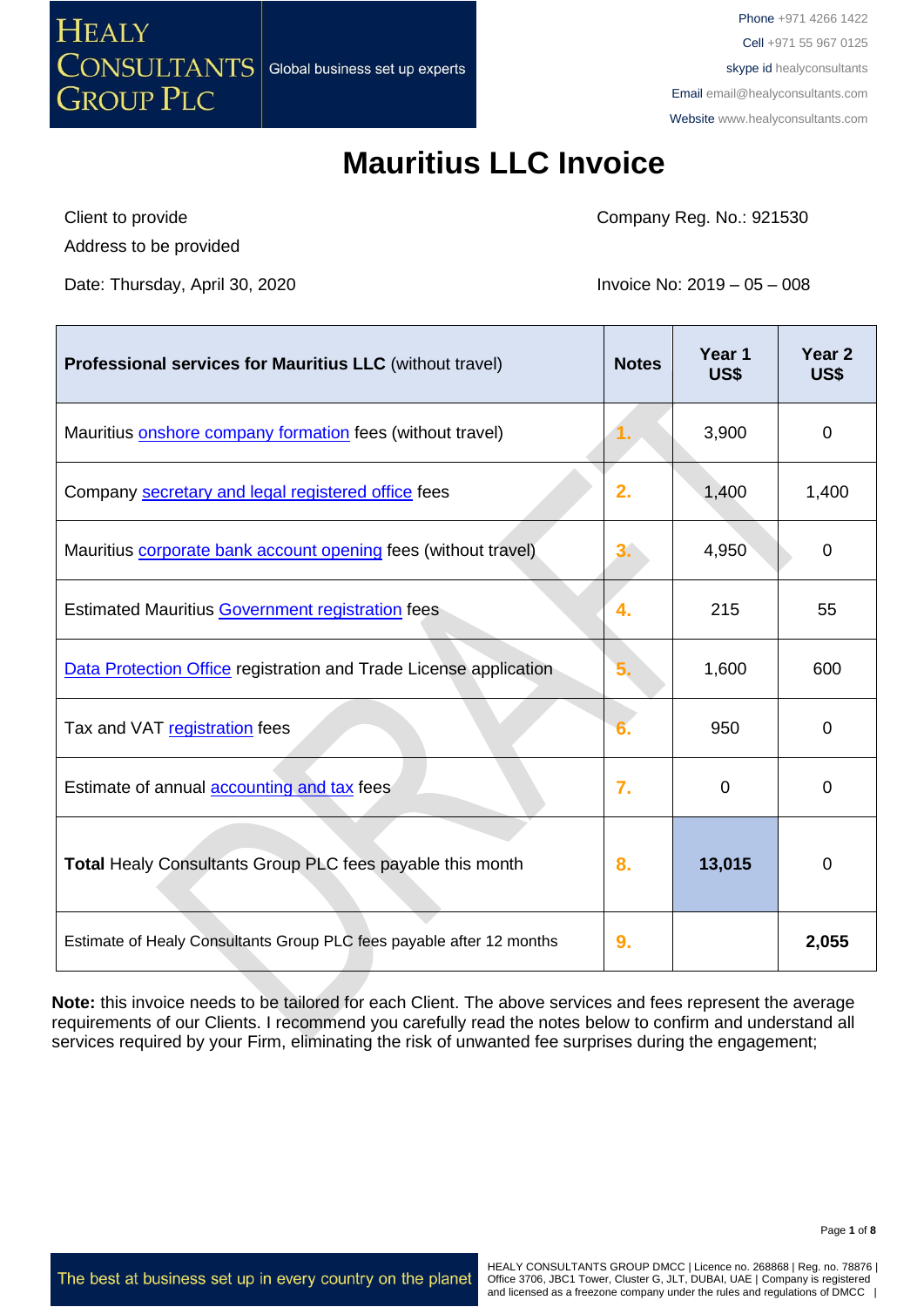**HEALY**  $\overline{\text{CONSULTANTS}}{}|$  Global business set up experts **GROUP PLC** 

Phone +971 4266 1422 Cell +971 55 967 0125 skype id healyconsultants Email [email@healyconsultants.com](mailto:EMAIL@HEALYCONSULTANTS.COM) Website [www.healyconsultants.com](http://www.healyconsultants.com/)

# **Mauritius LLC Invoice**

### *Notes to invoice above*

**1.** Healy Consultants Group PLC fees to efficiently and effectively complete Mauritius company registration within two [weeks](http://www.healyconsultants.com/mauritius-company-registration/fees-timelines/) by i) choosing the optimum regulatory license for our Client's business activities ii) reserving a company name with the Mauritius Corporate and Business Registration [Department](../../../Downloads/companies.govmu.org/) iii) settling our accountant and lawyer fees and iv) preparing a high quality company incorporation application for [Corporate and Business Registration Department;](file://///DISKSTATION/SharedFolder/CRO%20Jurisdictions/Africa/Mauritius/Invoice/latest%20invoice/companies.govmu.org/)

All [engagement fees](http://www.healyconsultants.com/company-registration-fees/) (click link) are agreed and paid up front and agree to the fees published on our country web pages. Consequently, there are no hidden fees, surprises or ambushes throughout the engagement. All engagement deadlines are agreed up front in the form of a [detailed project](http://www.healyconsultants.com/index-important-links/example-project-plan/) plan, mapping out [deliverables](http://www.healyconsultants.com/deliverables-to-our-clients/) by week throughout the engagement term;



Every week during the engagement, Healy Consultants Group PLC will email our Client a [detailed](http://www.healyconsultants.com/index-important-links/weekly-engagement-status-email/)  [status update.](http://www.healyconsultants.com/index-important-links/weekly-engagement-status-email/) Our Client is immediately informed of engagement problems together with solutions. Your dedicated engagement manager is reachable by phone, Skype, live chat and email and will communicate in your preferred language;

[Effective 1 July](https://www.ey.com/gl/en/services/tax/international-tax/alert--mauritius-issues-regulations-on-substance-requirements-and-computation-of-income-for-cfc-purposes) 2019, the Mauritius Government issued the Income Tax (Amendment No. 2) Regulations 2019 (the Regulations) which requires all Mauritius entities to fulfil economic substance requirements by **i)** employing local staff, **ii)** leasing a physical office, **iii)** conducting core incomegenerating activity in the country incurring a minimum expenditure proportionate to its level of activiites;

**2.** In accordance with the [Mauritius Companies Act section 164,](http://www.tridenttrust.com/pdfs/mau_comp_act_2001.pdf) each Mauritius limited liability company must appoint a company secretary, who may be a natural person or a body corporate, but the company secretary must be resident in Mauritius. Healy Consultants Group PLC will act as your Mauritius company secretary, for which our annual responsibilities include **i)** preparing and filing the legal annual return; **ii)** securely maintaining company records; **iii)** liaising with the Mauritius government on our Client's behalf; **iv)** legal filing of changes of company structure; and **v)** reminding our Client of statutory deadlines;

In accordance with [Mauritius Companies Act section 187,](http://www.tridenttrust.com/pdfs/mau_comp_act_2001.pdf) a Mauritius company shall as from the date of its incorporation have a legal registered office in Mauritius, to which all official government communications and notices may be addressed. To comply with this statutory requirement, Healy Consultants Group PLC will supply a Mauritius office as the registered office address for your company. Thereafter, this address will be used to receive government correspondence including **i)** tax letters **ii)** notice of the legal annual return; and **iii)** all government communications. Most of our Clients wish to place [Healy Consultants Group PLC'](http://www.healyconsultants.com/corporate-outsourcing-services/company-secretary-and-legal-registered-office/) office address on invoices, contracts, websites and business cards. If required, Healy Consultants Group PLC will also be pleased to locate a physical office at a one-time fee of US\$950;

- **3.** To secure multi-currency corporate bank account approvals for our Client's company, Healy Consultants Group PLC strategy is as follows:
	- Healy Consultants Group PLC will prepare a quality business plan for our Client's review then use the same to **i)** secure multiple banks' confirmation they welcome a formal application from our Client's business and **ii)** maximize the probability of successful multi-currency corporate bank account approvals;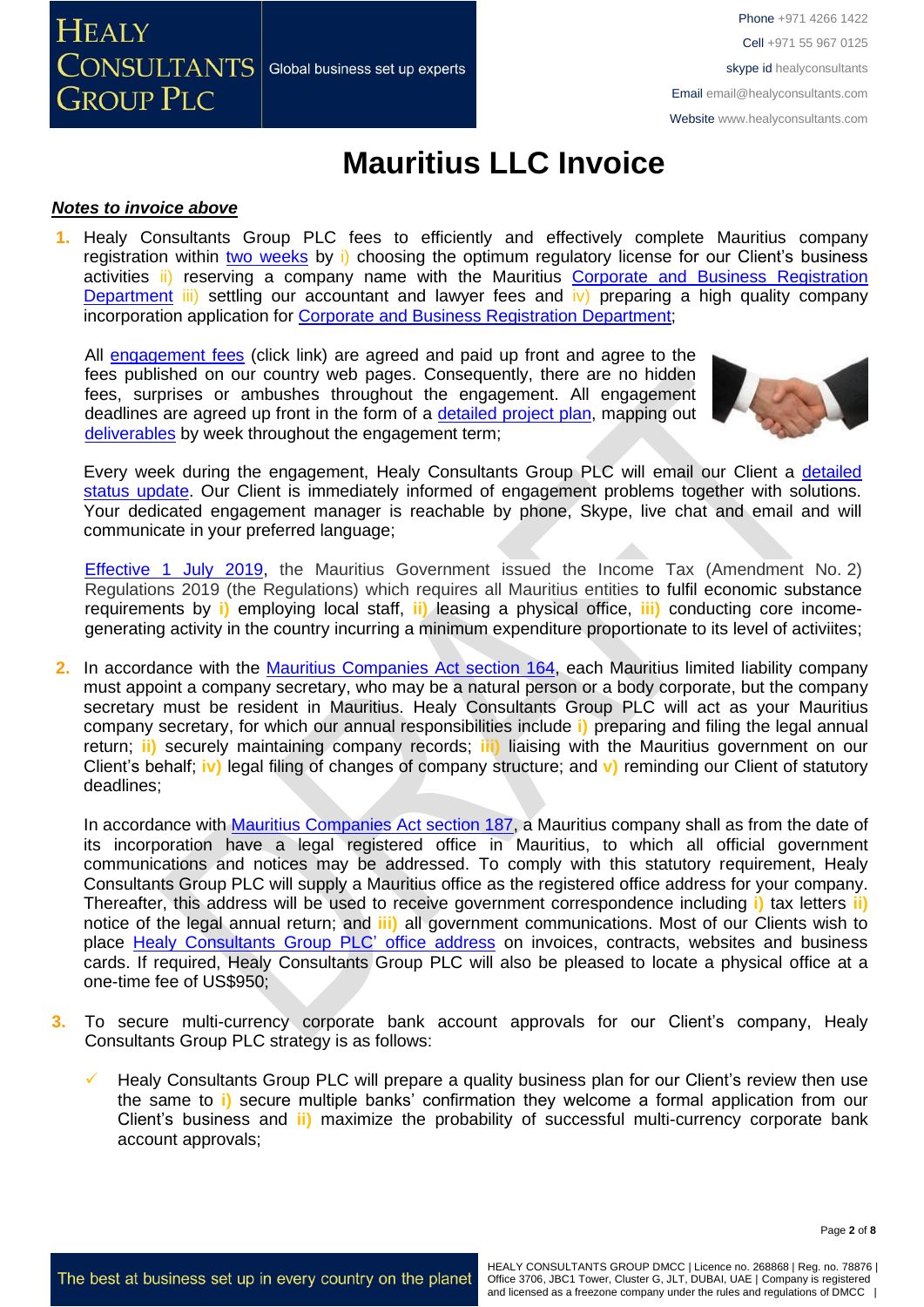

# **Mauritius LLC Invoice**

- At the time of company incorporation, we recommend to keep [the corporate structure simple](https://www.healyconsultants.com/about-us/complex-client-engagements/simplify-business-setup/) (click link) by appointing our Client's preferred individual shareholder(s) and director(s) and bank signatories – no corporate entity, nominee, trust, or tax haven holding company;
- Our Client to appoint individuals who could timely travel to meet multiple local and international banks, if their Compliance Departments require the same before releasing multiple multi-currency corporate bank accounts numbers. If travel is required, our Firm will refund US\$950 and action [this](https://www.healyconsultants.com/international-banking/corporate-accounts/meet-bank-officer/)  [travel policy;](https://www.healyconsultants.com/international-banking/corporate-accounts/meet-bank-officer/)
- Before, during and after bank meetings, the bank's In-house Legal and Compliance Department may revert multiple times for additional documentation and information from each **i)** bank signatory / director / UBOs of the companies as well as **ii)** our Client's business and transactions;
- If some banks decline to board our Client's business, Healy Consultants Group PLC will immediately inform our Client and action backup banking solutions;
- All going well in an average of 3 months following application submission, Healy Consultants Group PLC secures multiple multi-currency corporate bank account numbers for our Client's company;
- Thereafter, Healy Consultants Group PLC or the banks will courier mails and e-banking to the bank signatory, who is expected to activate the internet bank account, if needed with Healy Consultants Group PLC's assistance;
- Affter corporate bank account numbers are secured and if required, Healy Consultants Group PLC to assist our Client to appoint more new shareholders and directors. However, the banks will usually only approve them as bank signatory after a face to face meeting and review and approval of a bank signatory application;

For each bank, our Firm will prepare a quality tailored business plan; to optimize the probability of corporate bank account approval. Each corporate bank account opening fee is [US\\$4,950](https://www.healyconsultants.com/corporate-banking-services/guaranteed-corporate-bank-account-approvals/) (click link). It is a time-consuming task; Healy Consultants Group PLC will shelter our Client from the administrative challenges. As you can appreciate, it is a difficult task to obtain bank account approval through newly formed companies when shareholders, directors and bank signatories reside overseas;

Depending on the nationality of the UBO, shareholders, bank signatories, and directors and the nature and value of the business assets and transactions, it is wise to expect that **i)** corporate bank account approvals will take an average of three months from the date of company registration and receipt of all KYC documentation and **ii)** multiple banks will request the directors AND bank signatories to travel for a one hour interview with the bank officer, before bank account opening. Refer to the notes below for more detailed important information about each corporate bank account opening procedures and requirements;

While Healy Consultants Group PLC will be glad to assist our Client to open multiple corporate bank accounts, it is challenging and time consuming to open corporate bank accounts for businesses when their shareholders, directors and bank signatories do not live in the country where the bank account is being applied for. Consequently, it will take us an average of [twelve weeks](http://www.healyconsultants.com/international-banking/bitcoin-business-bank-account/) to open each corporate bank account, counting from receipt of all required KYC documentation. Healy Consultants Group PLC will prepare a business plan for the bank to optimize the probability of corporate bank account approval;

During the corporate bank account opening process, it is common for each bank's in-house Legal and Compliance Department to request additional [due diligence](http://www.healyconsultants.com/due-diligence/) documents from potential customers

**HEALY** 

**GROUP PLC** 

 $\sqrt{\text{CNNULTANTS}}$  Global business set up experts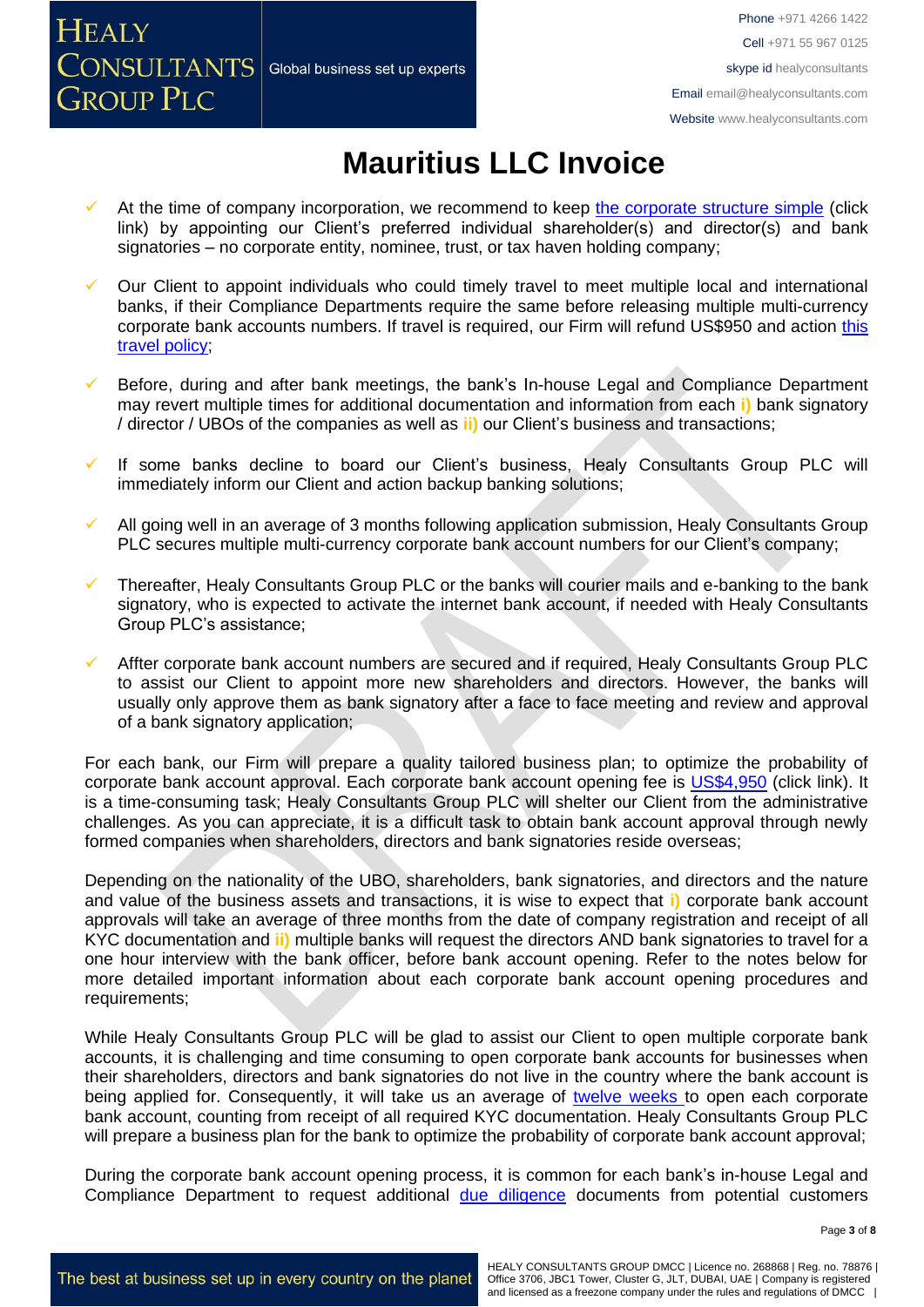**HEALY**  $\overline{\text{CONSULTANTS}}{}|$  Global business set up experts **GROUP PLC** 

### **Mauritius LLC Invoice**

including but not limited to **i)** regulatory licenses **ii)** proof of business globally and in home country including evidence of contracts, invoices and agreements with local Clients and **iii)** additional KYC information on our Client's business and place of residency, including nature and volume of transactions. We assume our Client provides most of this information within one week;

Because global interest rates are low, international banks make little profits from current accounts. Consequently, international banks appetite for new multi-currency corporate bank account opening applications is low. Consequently, global banks are more likely to reject new multi-currency corporate bank account opening applications. Because of the above, customer demand for new corporate bank accounts is very high. Consequently, international banks choose vanilla customers that tick all the boxes of a low risk Client. For example, most banks will only welcome multi-currency corporate bank account opening applications from a company registered in the same country, with local staff and office premises;

When dealing with international banks, the front office bank officer (Relationship Manager) is willing to help Healy Consultants Group PLC and our multi-national Clients. The realistic role of this bank officer is to collect information and ensure an accurate and complete multi-currency corporate bank account opening application is submitted to the bank in-house Legal and Compliance Department;

Unfortunately, the bank in-house Legal and Compliance Department has ultimate power of approval over new multi-currency corporate bank account applications. This Department is extremely risk adverse and often lacks commercial reality. Furthermore, the in-house Legal and Compliance Department does not speak to customers nor to Healy Consultants Group PLC. All communications must go through the front office bank officer. Consequently, quality Clients do not get a chance to communicate directly with the bank decision makers – a chance to properly explain their business and the risks the bank perceives;

Global banks enjoy ultimate power of approval of corporate bank account applications. Consequently, guaranteed success is outside of Healy Consultants Group PLC control. What is inside our control is the preparation and submission of a high quality bank application that maximizes the likelihood of approval;

Global banks [continue to tighten](https://www.healyconsultants.com/international-banking/opening-corporate-bank-accounts/) corporate bank account opening procedures, their internal compliance departments completing more thorough due diligence of Clients. Consequently, our Client should expect the bank account approval period at least 2 months and on average 3 months;

During the engagement, banks will revert to Healy Consultants Group PLC and our Client to request additional KYC information, including **i)** details of existing business setup; **ii)** reason for opening bank accounts in the specific jurisdiction; **iii)** list of suppliers and Clients in the jurisdiction; i**v)** lease agreement; and **v)** proof of net worth from the shareholders and evidence the same are complying with their local taxation reporting obligations. As always, Healy Consultants Group PLC will liaise with the bank to secure exemption from these requirements;

While Healy Consultants Group PLC will try its best to negotiate with the bank for a travel exemption unfortunately some banks may request both the foreign directors and bank signatories to travel, for a one-hour interview before the bank account numbers are issued. If the banks also request Healy Consultants Group PLC nominees to travel, there will be an additional fee of US\$5,950 per trip payable to cover the flight and hotel and other trip disbursements;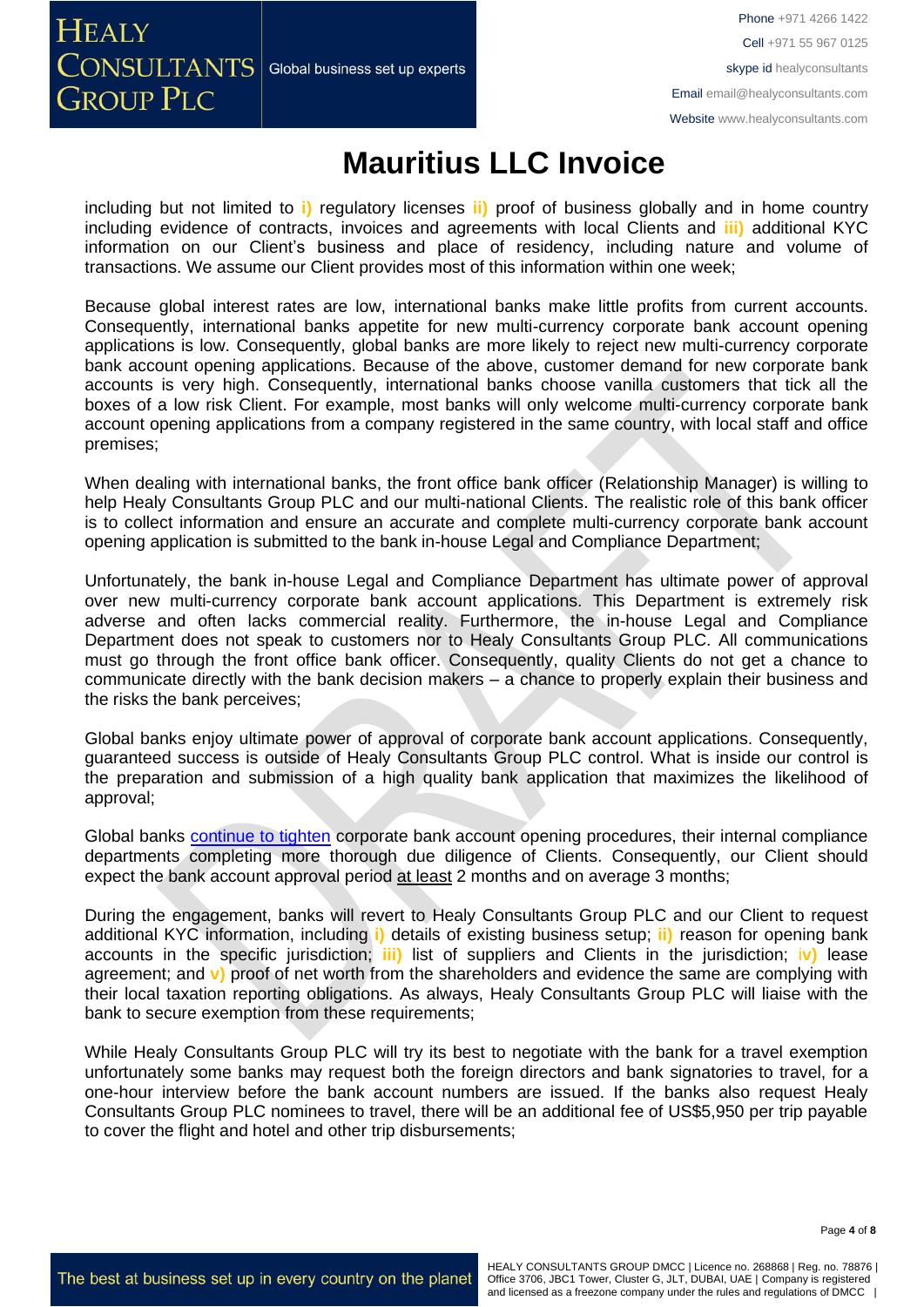

Phone +971 4266 1422 Cell +971 55 967 0125 skype id healyconsultants Email [email@healyconsultants.com](mailto:EMAIL@HEALYCONSULTANTS.COM) Website [www.healyconsultants.com](http://www.healyconsultants.com/)

# **Mauritius LLC Invoice**

All banking charges, certification and translation and other third-party fees incurred during the corporate bank account opening process are to be borne by our Client, never by the nominees. These additional fees are to be payable in advance of any disbursement.

Healy Consultants Group PLC will supply the banks with the proof of addresses and other due diligence supplied by our Client. Hopefully they will accept the same and do not revert requesting additional documents; From our side we will relentlessly negotiate for banks waivers. Healy Consultants Group PLC expects the bank's risk department to request additional [due diligence](http://www.healyconsultants.com/due-diligence/) from our Client's business and from the bank signatory, directors, shareholders and UBOs. We assume our Client will timely supply this information and supporting documents or there will be engagement delays;

- **4.** This fee is an estimate of government costs payable during your Firm's engagement. For transparency purposes, all government fee payments will be supported by original receipts and invoices. Examples of government costs include **i)** registration fees at the [Mauritius Registrar of Companies](http://mns.mu/cbris-companies.php) **ii)** issuance of a certificate of incorporation **iii)** issuance of the company seal and **iv)** registration with [Social Security.](../../../../../../../AppData/Local/Microsoft/Windows/INetCache/Content.Outlook/XRFLDTO1/socialsecurity.gov.mu/) Following engagement completion, Healy Consultants Group PLC will refund our Client any excess of funds received over actual Government costs paid;
- **5.** In accordance with Mauritius law, each entity must register with the Data Protection Office and secure the applicable Trade License from ROC. Healy Consultants fees to timely complete our Client's domestic company for these mandatory registrations within 6 weeks after company registration;
- **6.** In accordance with Mauritius law, each entity must register for tax at the [Mauritius tax authority.](http://www.mra.mu/) VAT registration is mandatory if the company's sales in Mauritius exceeds an annual amount of US\$170,000 (MUR6 million). All local employees must also be registered with MRA for NPF and NSF. If required, our additional one time fee will be US\$150 per employee registration;
- **7.** For an active trading company, these [accounting and tax](http://www.healyconsultants.com/mauritius-company-registration/accounting-legal/) fees are an estimate of Healy Consultants Group PLC fees to efficiently and effectively discharge your annual company accounting and tax obligations. Following receipt of a set of draft accounting numbers from your company, Healy Consultants Group PLC will more accurately advise accounting and tax fees. For a dormant company, Healy Consultants Group PLC fees are only US\$950;



- **8.** All fees quoted in this invoice correspond to fees quoted [on Healy Consultants Group PLC'](http://www.healyconsultants.com/company-registration-fees/) website. Please review this invoice carefully to identify errors. During the rush of the business day, it is possible that Healy Consultants Group PLC inadvertently made fee calculation errors, typing errors or omitted services or omitted historic fee payments from Clients. In the unfortunate event you identify invoice errors, please revert to me directly re the same. I apologize in advance if I or my staff made invoice errors;
- **9.** Assuming our Clients re-engage Healy Consultants Group PLC in year 2, this fee is an estimate of the fees payable next year, 12 months after the date of company registration;
- **10.** The fees quoted in this invoice are a prediction of the fees required to efficiently and effectively complete this engagement in a timely manner. If during the engagement Healy Consultants Group PLC realizes that the project is more complex than anticipated, requiring a large additional investment of time, my Firm will revert to request additional fees. If Healy Consultants Group PLC completes the engagement faster and more easily than expected, Healy Consultants Group PLC is happy to refund some fees to our Client;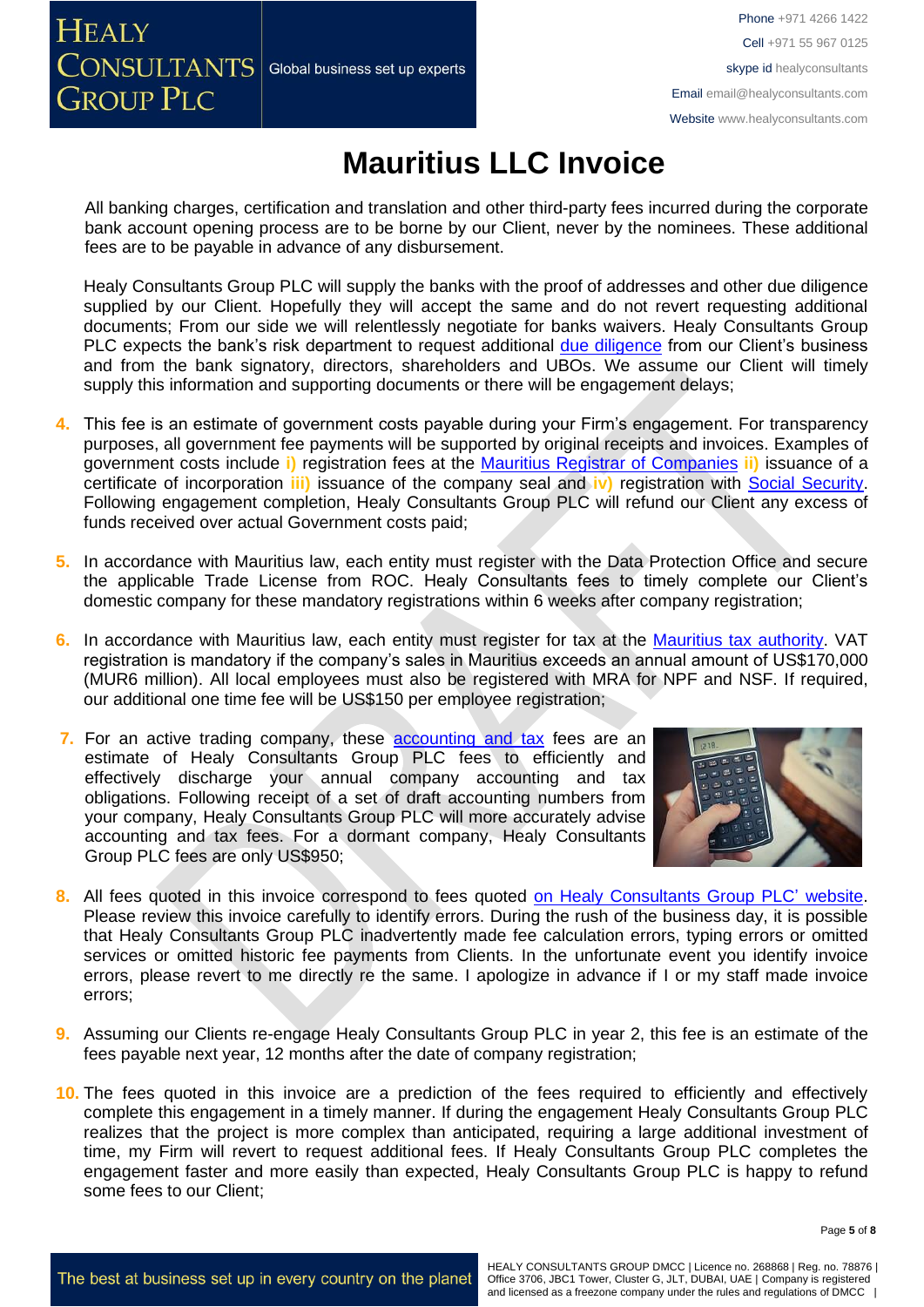**HEALY**  $\left.\text{CONSULTANTS}\right|$  Global business set up experts **GROUP PLC** 

# **Mauritius LLC Invoice**

- 11. Engage Healy Consultants Group PLC to **project manage** business set up in all country on the planet. We are the best in the [world](http://www.healyconsultants.com/best-in-the-world/) at what we do, timely completing the [A to Z](http://www.healyconsultants.com/a-to-z-of-business-set-up/) of every country engagement;
- **12.** A Mauritius onshore LLC is a tax resident company. Consequently, corporate income tax and corporate social responsibility are payable annually at rates of 15% and 3% respectively;
- **13.** In accordance with the [Mauritius Companies Act section 21,](http://www.tridenttrust.com/pdfs/mau_comp_act_2001.pdf) the issued share capital of US\$1 must be deposited to the company account upon company formation;
- **14.** In accordance with the [Mauritius Companies Act section 132,](http://www.tridenttrust.com/pdfs/mau_comp_act_2001.pdf) each Mauritius limited liability company must have at least one individual director ordinarily resident in Mauritius. If required, Healy Consultants Group PLC will be pleased to provide your Firm with a professional passive nominee director in Mauritius. Our fee amounts to US\$3,250 per annum;
- **15.**If our Client and Healy Consultants Group PLC properly plan this engagement, our Clients' will *not* have to travel during this engagement. Healy Consultants Group PLC will efficiently complete company registration and corporate bank account opening in a timely manner without our Client presence. Instead, our Client will need to **i)** sign and get documents legalized in the embassy in their country of origin and **ii)** courier the originals to Healy Consultants Group PLC office:



- **16.** Depending on our Client's business and nationality, the Mauritius Government may require a regulatory license to carry on your business in the country. Healy Consultants Group PLC will assist our Client secure license approval; there may be additional engagement fees. However, the Government enjoys ultimate power of approval of company registrations and business licenses;
- **17.** If our Client requires non-resident nominee shareholder and director [services,](http://www.healyconsultants.com/corporate-outsourcing-services/nominee-shareholders-directors/) Healy Consultants Group PLC will be pleased to assist. Our fee for professional, passive nominee corporate shareholder amounts to US\$2,100 per annum. Our fee to be both nominee director and shareholder amounts to US\$6,600 per annum. Being the sole shareholders and sole director of a Client's company exposes Healy Consultants Group PLC to reputation, litigation and financial risk;
- **18.** If required, Healy Consultants Group PLC will be pleased to assist your firm to secure employee visa approvals. Our fee is US\$3,950 for the first employee, US\$2,950 for the second employee, US\$1,950 per employee thereafter. Our employee visa fees includes preparation of a quality visa application and submitting to the immigration officers. The Government enjoys ultimate power of approval of visa applications. Consequently, guaranteed success is outside of Healy Consultants Group PLC' control. What is inside our control is the preparation and submission of a high quality immigration visa application that maximizes the likelihood of visa approval;
- **19.** Some of our Clients request our Firm to provide temporary shared [office space](http://www.healyconsultants.com/virtual-office/) for 6 months until their business premises is found. If your Firm requires this service, our one-time fee is US\$950. Monthly rental thereafter is paid to the landlord, independently of Healy Consultants Group PLC;
- **20.** Monthly Government tax obligations include **i)** monthly salary payments and payroll reporting contributions to [Mauritius Social Security](../../../../../../../AppData/Local/Microsoft/Windows/INetCache/Content.Outlook/XRFLDTO1/socialsecurity.gov.mu/) **ii)** PAYE calculation and NPF/NSF filling **iii)** monthly computation and filing of VAT **iv)** quarterly corporation tax provisional payments.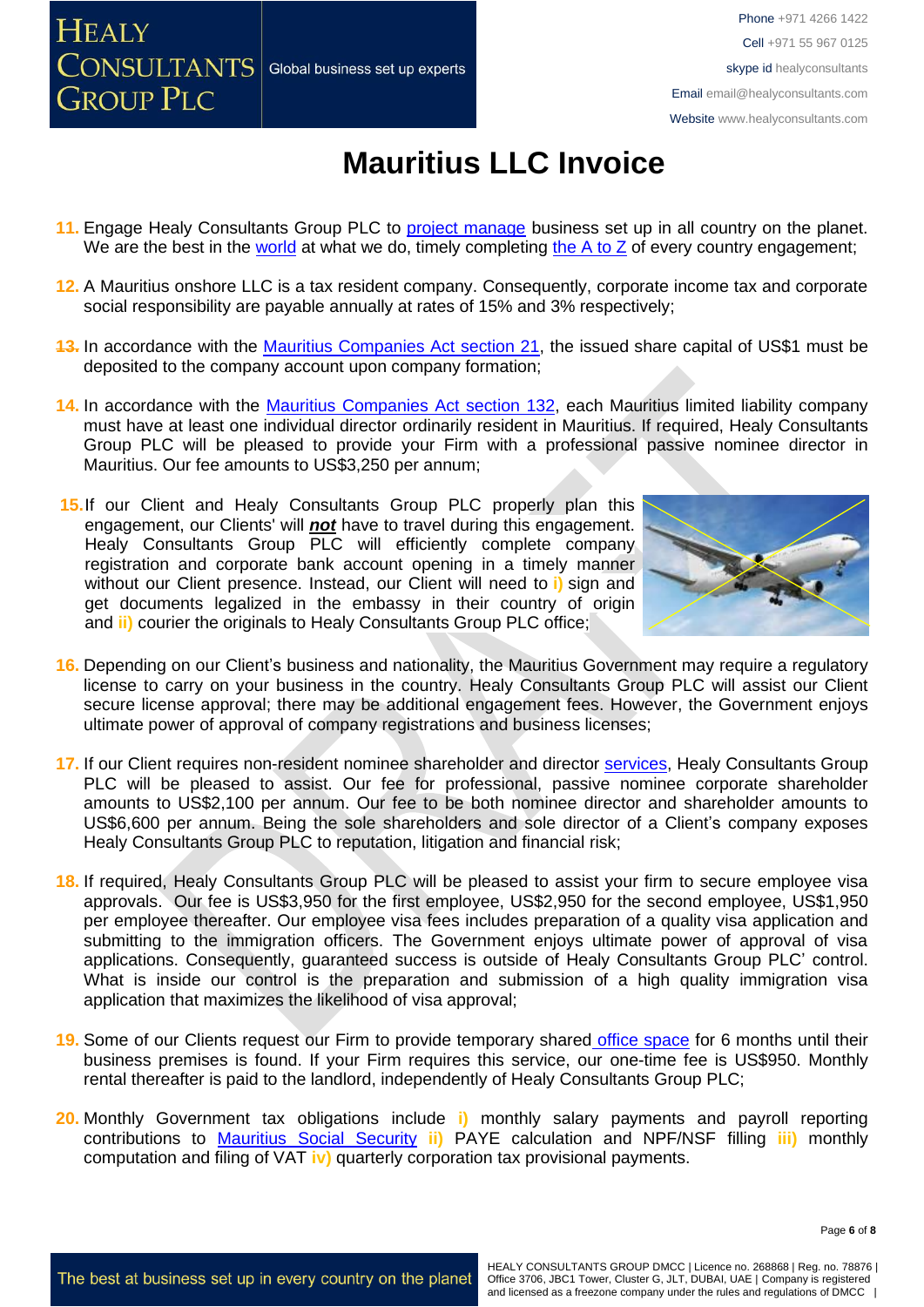

Phone +971 4266 1422 Cell +971 55 967 0125 skype id healyconsultants Email [email@healyconsultants.com](mailto:EMAIL@HEALYCONSULTANTS.COM) Website [www.healyconsultants.com](http://www.healyconsultants.com/)

# **Mauritius LLC Invoice**

If you need our help, Healy Consultants Group PLC can complete monthly Government reporting for a monthly fee of US\$860 for up to 4 employees on payroll and bookkeeping under 50 transactions. Healy Consultants Group PLC monthly support will include i) receive in dropbox the monthly invoices from our client ii) label monthly bank statement transactions iii) preparation and submission of VAT returns and iv) submission of monthly employee payroll reporting;

- **21.** It is important our Clients are aware of their personal and corporate tax obligations in their country of residence and domicile. Let us know if you need Healy Consultants Group PLC help to clarify your local and international annual tax reporting obligations;
- 22. Some of our Clients engage Healy Consultants Group PLC to [recruit](http://www.healyconsultants.com/corporate-outsourcing-services/how-we-help-our-clients-recruit-quality-employees/) local employees. We have a lot of experience in this area and we are quite skilled at securing quality candidates for our Clients';
- **23.** During the engagement, shareholders and directors' documents may need to be translated into the local language; before the Government and Bank approves company registration and corporate bank account opening respectively. Consequently, our Client should budget for possible additional translation and embassy attestation fees. Either our Client or Healy Consultants Group PLC can complete this administrative task;

As always, Healy Consultants Group PLC will negotiate with all third parties to eliminate or reduce additional engagement costs. For transparency purposes, all third party fee payments will be supported by original receipts and invoices. Examples of possible third party payments include **i)** embassy fees **ii)** notary public costs **iii)** official translator fees;

- 24. Some of our Clients require an *immediate country solution*. With this strategy, within a day Healy Consultants Group PLC can supply our Client **i)** an existing dormant Mauritius company number and **ii)** an already approved Mauritius corporate bank account number and **iii)** a business address. Turnkey solutions are attractive to those entrepreneurs who wish to immediately close a country deal, sign a contract or invoice a customer;
- **25.** As stipulated on our [business website](http://www.healyconsultants.com/) and in section 3 of our engagement letter, Healy Consultants Group PLC will only commence the engagement following **i)** settlement of our fees and **ii)** completion and signing of our legal engagement letter;
- **26.** Healy Consultants Group PLC will only incorporate your company after 75% of [due diligence](http://www.healyconsultants.com/due-diligence/)  [documentation](http://www.healyconsultants.com/due-diligence/) is received by email. Healy Consultants Group PLC will only open a corporate bank account after 100% of the Client's original due diligence documentation is received by courier;
- 27. During the annual renewal engagement with our Client, our in-house Legal and Compliance [Department](http://www.healyconsultants.com/about-us/key-personnel/cai-xin-profile/) reviews the quality and completeness of our Client file. Consequently, Healy Consultants Group PLC may revert to our Client to ask for more up to date [due diligence documentation;](http://www.healyconsultants.com/due-diligence/)
- 28. To assist our Clients to minimize foreign exchange costs, we offer the payment in SG\$, Euro, Pounds or US\$. Kindly let me know in which currency your Firm prefers to settle our fees and I will send an updated invoice, thank you;

Thank you for your business and we look forward to working closely with you over the coming weeks as we engineer your Mauritius corporate structure.

Page **7** of **8**

The best at business set up in every country on the planet